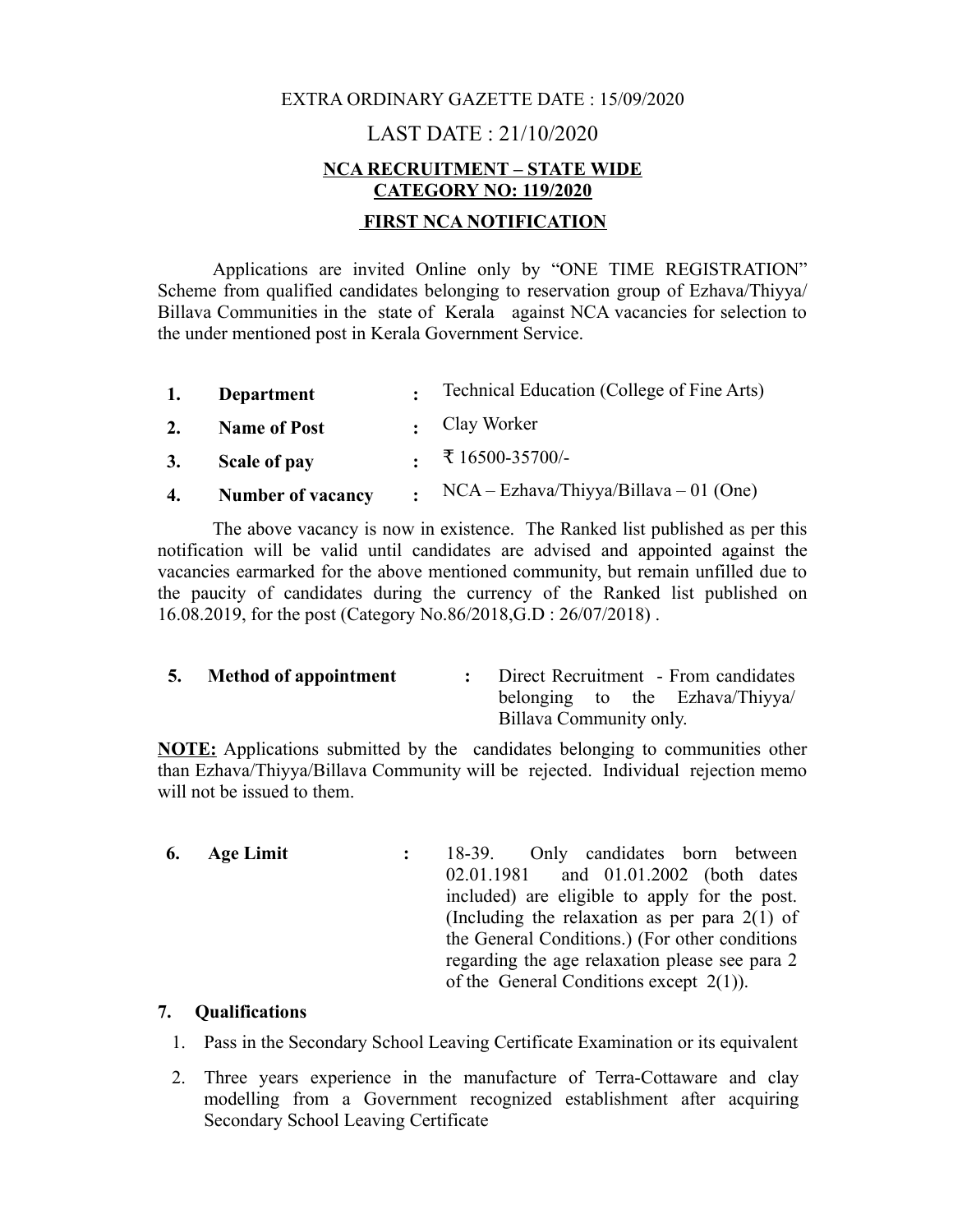- Note:- 1. Rule 10 a (ii) of part II of KS&SSR is applicable.
	- 2. Candidates who claim equivalent qualification instead of qualification mentioned in the notification shall produce the relevant Government Order to prove the equivalency at the time of verification, then only such qualification shall be treated as equivalent to the prescribed qualification concerned.
	- 3. In the case of difference in original caste/ community claimed in the application and that entered in SSLC book, the candidate shall produce a Gazette notification in this regard, along with Non Creamy Layer Certificate Certificate at the time of certificate verification.
	- 4. Candidates should obtain Experience Certificate in the following format and enter details regarding experience (Certificate number, date, name of post, period, issuing authority, name of institution etc.) and upload scanned image of the same before submitting application. Candidates should produce the certificate as and when asked for the the same.

### **CERTIFICATE OF EXPERIENCE**

Name of Institution (Company/Corporation/ : Govt. Department/Co-operative Institution, etc.)

Registration No. (SSI Registration or any other : Registration Number) with date of Registration

Authority from where Registration obtained :

 Issued to Shri/Smt................................................................................................. …...................................................................................... (here enter Name and Address of the candidate. This is to certify that the above mentioned person has worked/has been working/is working in this Institution as …........................................................ (here enter the name of post holding or held) and has experience in the manufacturer of Terra-Cottaware and Clay modelling and the nature of assignment ie. Regular worker/temporary worker/paid/Apprentice/Trainee/Casual Labourer) (strike off whichever is not applicable) on Rs. ….......................... per day/per mensem for a period of …..................... years ….......................... months …............................ days from …......................... to …...........................

**Dated Signature, Name and Designation of the Issuing authority Place: with Name of the Institution**

**Date of issue:**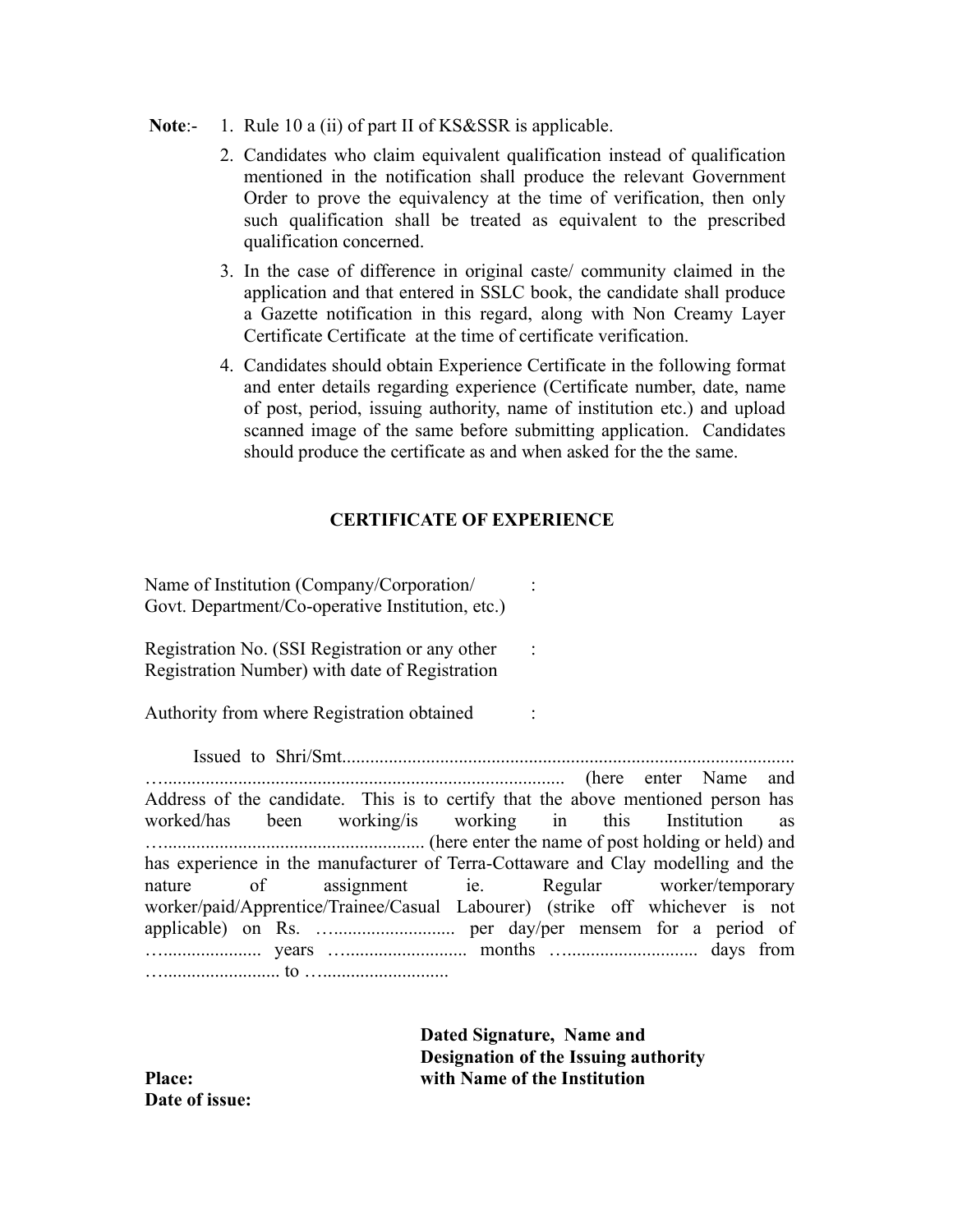## **(Office Seal)**

#### **DECLARATION**

| mentioned in the above Experience Certificate has actually worked/is working      |  |  |  |
|-----------------------------------------------------------------------------------|--|--|--|
|                                                                                   |  |  |  |
|                                                                                   |  |  |  |
|                                                                                   |  |  |  |
| register (Name of Register to be specified) maintained by the employer as per the |  |  |  |
|                                                                                   |  |  |  |
| specified)                                                                        |  |  |  |

Also certified that I am the authorized officer to inspect the Registers kept by the employer as per the provisions of the......................................................................Act/ Rules of the State/Central Government.

## **Signature with date, Place: Name of the Attesting Officer with Designation Date :** and Name of Office

### **(Office Seal)**

#### **Note:**

- (i) Experience claimed by the candidates shall be the one gained after acquiring the basic qualification for the post.
- **(ii)The veracity of the Experience Certificate will be subjected to scrutiny and those who issue or produce bogus certificate will be subjected to legal proceedings. The experience certificate obtained from private institutions shall be got counter signed by an authorized officer of the State/Central Government.**

### **8. Mode of Submitting applications:**

(A) Candidates must register as per 'ONE TIME REGISTRATION' with the Official Website of Kerala Public Service Commission [www.keralapsc.gov.in](http://www.kerealapsc.gov.in/) before applying for the post. Candidates who have registered can apply by logging on to their profile using their User-ID and password. Candidates must click on the 'Apply Now' button of the respective posts in the Notification Link to apply for the post. The photograph uploaded in the profile should be one taken after 31.12.2010. Name of the candidate and the date of taking photograph should be printed at the bottom portion. The photograph once